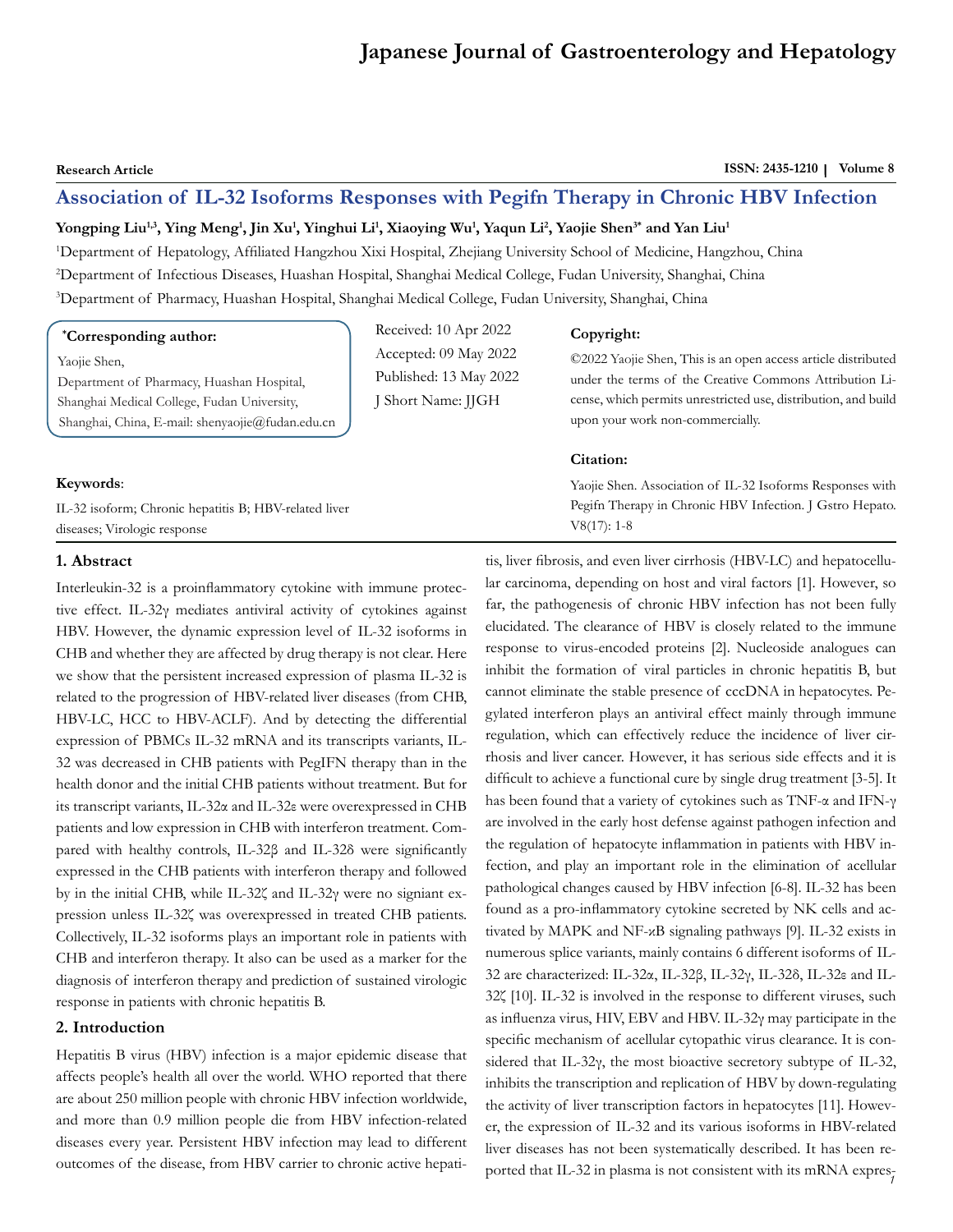sion at the transcriptional level of PBMCs [12]. Also, the increased IL-32 was associated with HCC and related to liver inflammation in HBV-ACLF [13]. But, it is not clear which specific isoform plays a role function or different isoforms perform different functions. In this study, we examined the plasma IL-32 expression level in HBV-related liver diseases and their relationships. Furthermore, we detected the IL-32 and its transcript variants mRNA level in PBMCs of CHB patients with or without pegylated interferon-α2a treatment. We analyzed the association of IL-32 isoforms with virologic response to interferon therapy and explored the potential mechanism in Chronic hepatitis B patients.

## **3. Materials and Methods**

#### **3.1. Subjects**

A total of 140 patients with hepatitis B diseases, including CHB, HBV-LC, HCC and HBV-ACLF. At the same time, 80 volunteers were included as healthy controls. All the patients were enrolled from Hangzhou Xixi hospital, Zhejiang, China between January 2018 to December 2020. All the cases were diagnosed in accordance with the criteria of guidelines which were detailed previously [14,15]. Other hepatitis virus infections, complicated with autoimmune hepatitis and alcoholic liver disease, were excluded. All peripheral blood samples of the enrolled patients and healthy donors were collected with written, informed consent and in accordance with the guidelines of the institutional review board.

#### **3.2. Laboratory Assay**

The results of liver function (ALT, AST and Albumin), Serum HBV DNA load and other HBV serological markers (HBsAg and HBeAg) were collected from blood routine examination reports of patients.

## **3.3 Enzyme-Linked Immunosorbent Assay (ELISA)**

The expression level of IL-32 in plasma was detected by ELISA. 6 ml heparin anticoagulant peripheral blood of patients and healthy volunteers were collected and centrifuged at RT 3000rpm for 10min. Separated plasma was transferred to cryovial tube with pap straw and stored at -80°C. The plasma IL-32 level was detected by ELISA kit (ab267616, Abcam). Samples were taken out in advance and thawed at room temperature. After 1000rpm centrifugation for 5min, 100μl/ tube plasma and all reagents were prepared according to the kit instructions. The standard sample was diluted, and the experiment was carried out strictly according to the steps. Finally, the plate was used to detect at OD450nm by SynergyTM2 (BioTek, USA). The standard curve was drawn and the IL-32 level of plasma samples was calculated.

## **3.4. Isolation of Pbmcs by Density Gradient Centrifugation**

Plasma samples of patients were collected and assayed for IL-32 ELISA or stored at -80°C. Two tubes of 4 ml RPMI 1640 medium

and one tube of 4ml Lympholyte®-H cell separation media (Cederlane) were prepared. Cell pellets of the middle lymphocyte layer were absorbed and transferred into a 4 ml RPMI 1640 medium tube with pap straw, slowly spread (2:1) into 4ml lymphocyte separation media tube and density gradient centrifugation for 20min. Lymphocyte cells were collected and transferred into another 4ml RPMI 1640 tube. After centrifugation and washing twice, PBMCs were harvested in 1mlTRIzol Reagent (Invitrogen, Thermo Fisher) and transferred into a 2ml cryopreservation tube for cryopreservation.

# **3.5. RNA Extraction, Reverse Transcription and Quantitative Real-Time PCR (Qrt-PCR)**

Extraction of total RNA using TRIzol and Phenol-chloroform according to the manufacturer's instructions. After washing 75% alcohol twice and drying RNA, the total RNA was dissolved with the RNase-free water. The RT-PCR was carried out by adding samples to the reverse transcription reaction system recommended by PrimeScriptTM RT reagent Kit (RR047A, TAKARA) according to the instructions. The synthesized cDNA was amplified by PCR (ABI verity, Thermo Fisher) under the following conditions: incubation at 37°C for 60min and 95°C for 5min to inactivate reverse transcriptase. All cDNA preparations were stored at -20°C before further use. Real-time primers designed according to the splicing patterns of IL-32 mRNA and the sequences of six transcript variants reported in the NCBI database (Figure 1), which are IL-32, IL-32α, IL-32β, IL-32γ, IL-32δ, IL-32ε and IL-32ζ. Primers (Table1) and PCR reaction solutions were prepared according to the recommended reaction system and carried out on a 96-well plate. Real-time quantitative PCR amplification of gene relative expression was performed in an ABI PRISM 7500 sequence detection system (Life Technologies, Thermo Fisher) using a SYBR ®Premix ExTaq kit (Tli RNase H Plus) (RR420A, TAKARA). The reaction procedure followed as pre-denaturation at 95°C for 30 s and denaturation at 95°C for 5s. Annealing at 60°C for 34 s plus extension for 40 cycles. The results were expressed as an n-fold difference relative to the calibrator ( $RQ = 2 - \Delta \Delta Ct$ ).



**Figure 1:** Schematic representation of the design of primers for the IL32 and its six transcript variants  $(\alpha, \beta, \gamma, \delta, \epsilon \text{ and } \zeta)$ . The red arrows indicate the forward primer and the blue arrows indicate the reverse primer.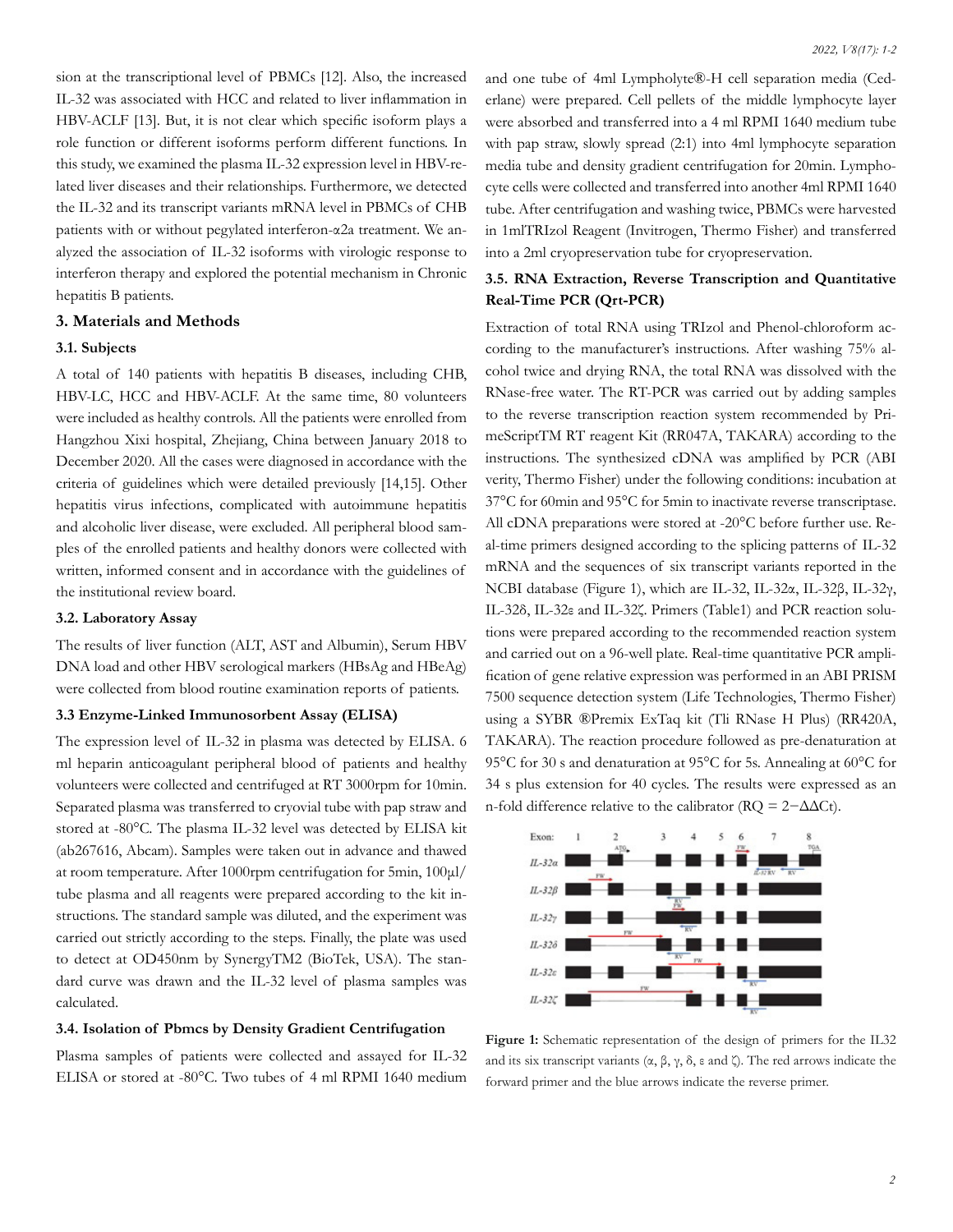| Target gene      | Primer sequences $(5^{\circ}-3^{\circ})$ | Size (bp) |  |
|------------------|------------------------------------------|-----------|--|
| $II - 32$        | FW:5'-TGGCGGCTTATTATGAGGAGC-3'           | 78        |  |
|                  | RV:5'-CTCGGCACCGTAATCCATCTC-3'           |           |  |
| II-32 $\alpha$   | FW:5'-TGGCGGCTTATTATGAGGAGC-3'           | 157       |  |
|                  | RV:5'-CCGTAGGACTTGTCACAAAA-3'            |           |  |
| IL-32 $\beta$    | FW:5'-TCTGTCTCTCTCGGGCCTTGG-3'           | 109       |  |
|                  | RV:5'-CTATGGCCTGGTGCATTCGG-3'            |           |  |
| IL-32 $\gamma$   | FW:5'-GTAATGCTCCTCCCTACTTCT-3'           | 160       |  |
|                  | RV:5'-AAAATCTTTCTATGGCCTGGT-3'           |           |  |
| $II - 32\delta$  | FW:5'-TGTCTCTCTCGGGTCCTCTCTGAT-3'        |           |  |
|                  | RV:5'-CTATGGCCTGGTGCATTCGG-3'            | 64        |  |
| II-32 $\epsilon$ | FW:5'-GAAGGCCCGAATGGTGATGTC-3'           |           |  |
|                  | RV:5'-ACCTCTGTCTCTCTCGGCACCA-3'          | 104       |  |
| IL-32 $\zeta$    | FW:5'-ACCTCTGTCTCTCTCGGCACCA-3'          |           |  |
|                  | RV:5'-CTCTGGGTGCTGCTCCTCATAAT-3'         | 167       |  |

**Table 1:** Sequences and fragment size of primers used in quantitative PCR experiments.

## **3.6. Statistical Analysis**

The data in accordance with normal distribution is expressed by mean ± standard deviation. SPSS Statistics 20 was used to analyze by two unpaired t tests. The comparison between the two groups is carried out by the Mann-Whitney test. The risk factors are analyzed by binary Logistic regression, and the ROC curve is drawn by GraphPad software. The area under the curve (AUC) was compared to the normal Z test. The differences were considered statistically significant at a value of P<0.05.

# **4. Results**

## **4.1. Patient Characteristics**

A total of 140 peripheral blood samples of patients with hepatitis B diseases (80 CHB patients, 20 HBV-LC, 20 HCC and 20 HBV-ACLF). Table 2 sets out the characteristics of the participating patients with HBV-related liver diseases about the liver function (ALT, AST and Albumin), serum HBV DNA load and other HBV serological markers (HBsAg and HBeAg). 80 healthy donors were also

# included as HC group.

Among 80 CHB patients, a total of 60 patients were selected from CHB group. 30 initial diagnostic chronic HBV infection who never received any antiviral therapy (CHB-N group, 22 HBeAg positive and 8 HBeAg negative), including 17 males and 13 females, aged from 29 to 53 years old, with an average age of  $35.5 \pm 8.3$  years. Another 30 patients with CHB were treated with long-acting interferon PegIFN-α2a (CHB-T group, 18 HBeAg positive and 12 HBeAg), including 19 males and 11 females, aged from 25 to 48 years old, with an average age of  $33.2 \pm 6.3$  years. At the same time, 30 healthy volunteers were selected as controls.

In CHB-T group, peripheral blood collection time is the end point of PegIFN-α2a treatment which refers to the achievement of virologic response at 48 weeks (HBeAg disappearance and HBV DNA not detected or under the cutoff), including 10 patients with sustained virologic responders (SVR group) and 20 patients with non-responders (NR group).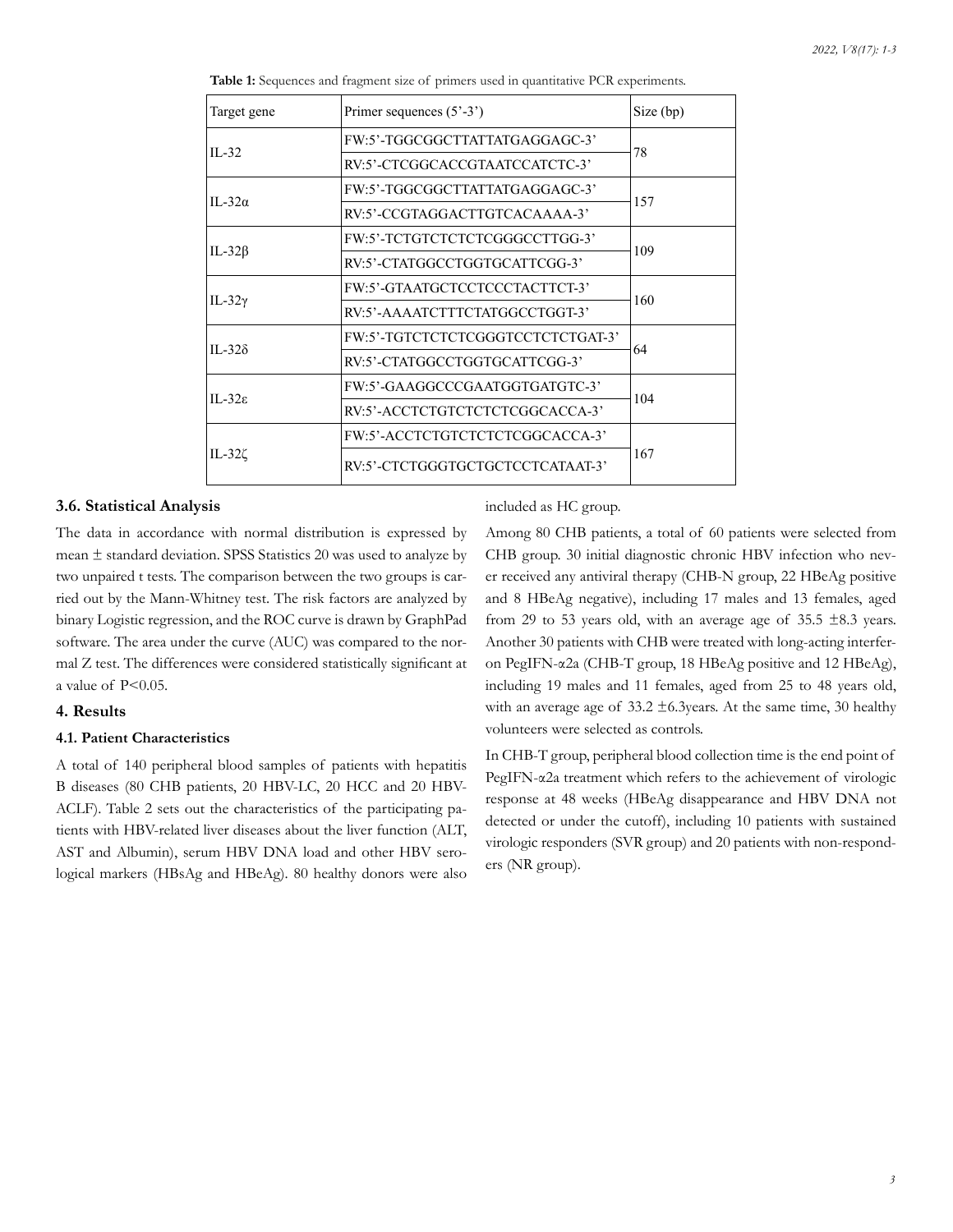Table 2: Patient characteristics of HBV-related liver diseases.

| Characteristics     | CHB<br>$(n=80)$     | <b>HBV-LC</b><br>$(n=20)$ | HBV-HCC <br>$(n=20)$ | HBV-ACLF<br>$(n=20)$ | HC<br>$(n=80)$    |
|---------------------|---------------------|---------------------------|----------------------|----------------------|-------------------|
| Age(years)          | $37.7 \pm 10.3$     | $53.1 \pm 3.0$            | $149.5 \pm 3.4$      | $61.4 \pm 10.7$      | $32.4 \pm 7.8$    |
| Gender (M/F)        | 55/25               | 13/7                      | 18/2                 | 16/4                 | 46/34             |
| ALT (U/L)           | $238.29 \pm 320.82$ | $87.30 \pm 25.71$         | $522.50 \pm 120.30$  | $1246.34 \pm 29.34$  | $38.17 \pm 13.48$ |
| AST (U/L)           | $142.71 \pm 181.82$ | $72.00 \pm 18.16$         | $521.50 \pm 141.60$  | $128.37 \pm 31.29$   | $33.53 \pm 14.23$ |
| ALB(g/L)            | $42.43 \pm 5.78$    | $36.36 \pm 3.79$          | $34.40 \pm 2.09$     | $31.01 \pm 1.37$     | $36.86 \pm 4.08$  |
| HBsAg (log IU/mL)   | $3.29 \pm 1.31$     | $2.84 \pm 0.42$           | $12.97 \pm 0.56$     | $12.79 \pm 0.31$     | <b>NE</b>         |
| HBeAg(S/CO)         | $457.41 \pm 614.26$ | $205.50 \pm 138.90$       | $1.49 \pm 1.07$      | $165.29 \pm 36.60$   | <b>NE</b>         |
| HBV DNA (log IU/mL) | $5.79 \pm 1.83$     | $5.49 \pm 0.41$           | $5.34 \pm 0.48$      | $5.11 \pm 0.35$      | <b>NE</b>         |

ALT, alanine aminotransferase; AST, aspartate aminotransferase; ALB, albumin; CHB, Chronic hepatis B; NE, not examined; HC, Healthy control.

# **4.2. Plasma IL-32 Expression Level Was Increased in HBV-Related Liver Dieases**

IL-32 level of plasma detected by ELISA in CHB, HBV-LC, HCC and HBV-ACLF patients and healthy controls. The results of each group were 259.26 ±174.16 pg/ml, 385.84 ±142.36 pg/ml, 529.46  $\pm$ 84.36 pg/ml and 883.17  $\pm$ 189.34 pg/ml, respectively. They were significantly higher than those in healthy controls (89. 2±22.45) pg/ ml (F=147.4, P<0.0001), and also there was a difference between each two groups (P<0.05). The amount of IL-32 level is shown in **Figure 2**.



Figure 2: The comparison of plasma IL-32 levels in patients with CHB, H-BV-LC, HBV-HCC, HBV-ACLF and healthy controls.

# **4.3. Pbmcs IL-32 And Its Isoforms Mrna Expression Level Was Associated with Pegifn Treatment in CHB Patients**

PBMCs were isolated from all peripheral blood samples, and RNA was extracted and reverse transcribed into cDNA, IL-32 and its various transcripts mRNA level were determined by SYBR assay using real-time PCR. The majority of CHB patients showed that there was no significant in IL-32 mRNA expression between the CHB-N group and healthy controls, while the expression of IL-32 mRNA in the CHB-T group was significantly lower than that in healthy controls and CHB-N group (Figure 3A). It was considered statistically significant at a value of P<0.0001. To further investigate the role of decreased level of IL-32 mRNA in CHB patients with pegylated interferon therapy, IL-32 isoforms mRNA levels were determined. In an attempt to determine the most active isoform form of IL-32 in peripheral blood of CHB-N, CHB-T and HC groups, the gene expression levels of all IL-32 isoforms were compared (Figure 3B). In HC and CHB-N, IL-32γ and IL-32ε are the main active isoform. In the CHB-T group, the high expression of IL-32 $\gamma$  is the most active subtype, while the expression of IL-32ε is relatively low. However, results reveal that tested IL-32 isoforms, IL-32α, IL-32β, IL-32γ, IL-32δ, IL-32ε and IL-32ζ mRNA were expressed in the PBMCs of Chronic hepatitis B patients as well as in those of healthy donors. Compared with healthy controls, IL-32α and IL-32ε in patients with chronic hepatitis B were significantly higher, IL-32β and IL-32δ were significantly lower, IL-32γ and IL-32ζ were not significantly different. compared of the initial CHB patients without any treatment and the CHB patients with PegIFN treatment, IL-32α, IL-32β, IL-32δ, IL-32ε all decreased expression significantly, but IL-32ζ increased significantly, as long as IL-32γ had no significant difference (Figure 4A-F). These data pointed out that all isoforms of were significantly differential expressed in the PBMCs of CHB-T group and CHB-N group patients as compared with PBMCs from healthy donor controls. It may suggest that IL-32 isoforms of CHB patients involved in the defense against HBV infection in different ways and related to interferon therapy pathways. As mentioned above, the differential expression of IL-32 and its various transcripts was significantly in each group, suggesting the possibility of IL-32 isoforms could discriminate against the CHB treated or not. The efficacy of IL-32γ, IL-32δ and IL-32ζ was compared by calculating the AUC of these predictors. For predicting significant initial CHB, the AUC was 0.8580 of IL-32γ, which was shown to be significantly higher than that of IL-32δ (0.8149), and IL-32ζ (0.8185) all P < 0.05 (Figure 3G).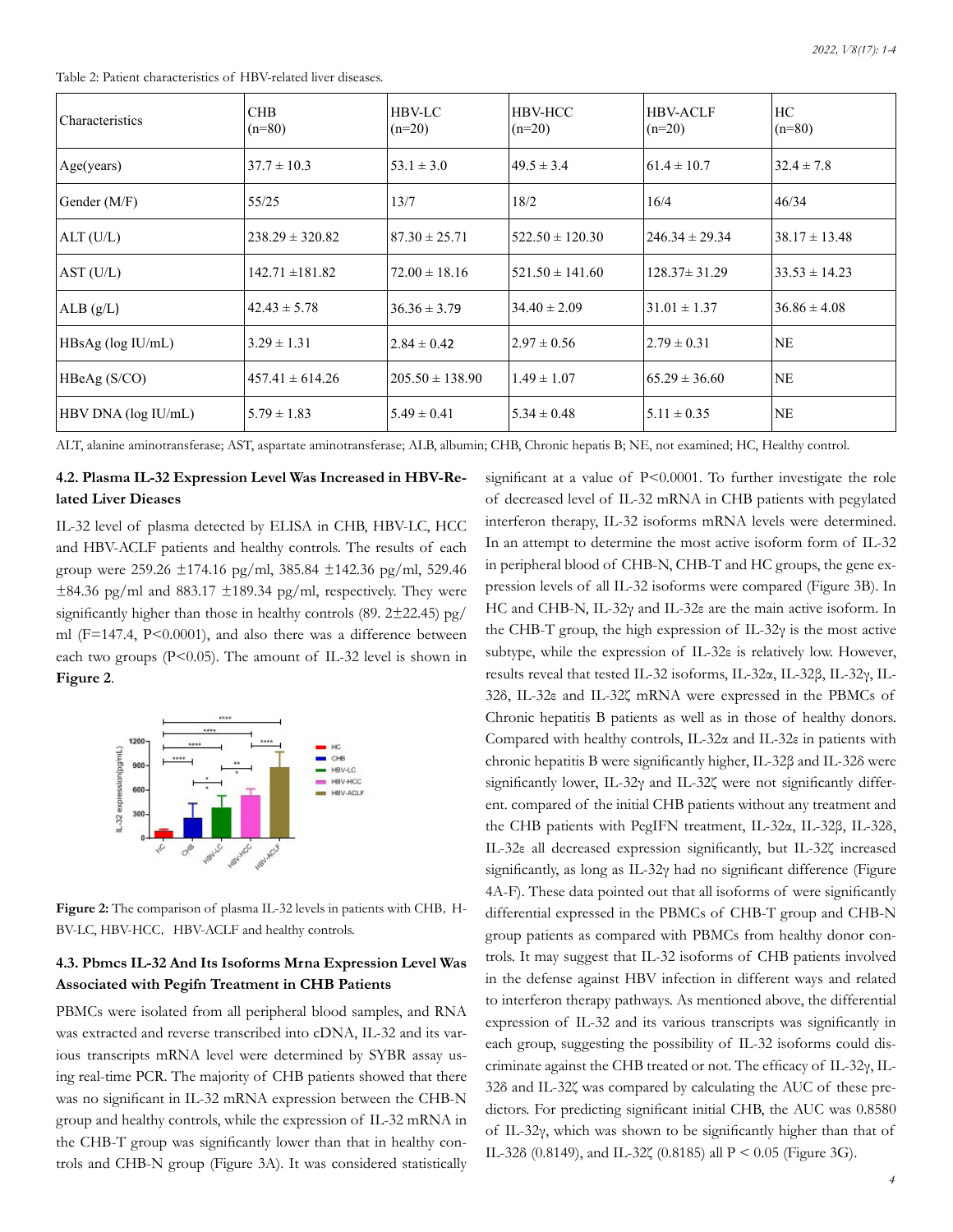

**Figure 3:** A, IL-32 mRNA expression after pegylated interferon therapy in CHB patients. B, Gene expression of IL-32 isoforms in PBMCs from CHB patients with or without treatment and healthy controls. The mRNAs of IL-32 isoforms were determined by real-time qRT-PCR using GAPDH as an endogenous control in comparative  $-\Delta \Delta CT$  method.



**Figure 4**: A-F, The expression of IL-32 transcript variants in CHB. qPCR analysis of IL-32α, IL-32β, IL-32γ, IL-32δ, IL-32ε and IL-32ζ mRNA levels in PBMCs from healthy donors and the group of patients with the diagnosis of CHB. Expression was assessed by qPCR (mean fold change  $\pm$  SEM, n = 30. *P* value by unpaired t test). G, The ROC cure of IL-32γ, IL-32δ and IL-32ζ to CHB with PegIFN-α2a treatment.

# **4.4. IL-32γ Is A Predictor of Sustained Virologic Responses in Chronic HBC Infection During Interferon Treatment**

According to the efficacy of interferon in the treatment of Chronic hepatitis B, 30 CHB patients treated with interferon were divided into sustained virology responses (SVR group, n=10) and non-responses (NR group, n=20). There was no significant difference in IL-32 and its forms between the two groups except IL-32γ. The expression level of IL-32γ in CHB-SVR group was significantly higher than that in CHB-NR group  $(P=0.0399)$  and extremely significantly higher than that in CHB-N group (P=0.0083). It suggested that the increased IL-32γmRNA expression level could distinguish the CHB-SVR from the CHB patients with PegIFN treatment (Figure 5A). However, for the ROC cure analysis of IL-32 isoforms, it was found that IL-32 and IL-32γ had a certain value of predicting SVR CHB, and the AUC was 0.5973 and 0.5734, respectively (Figure 5B).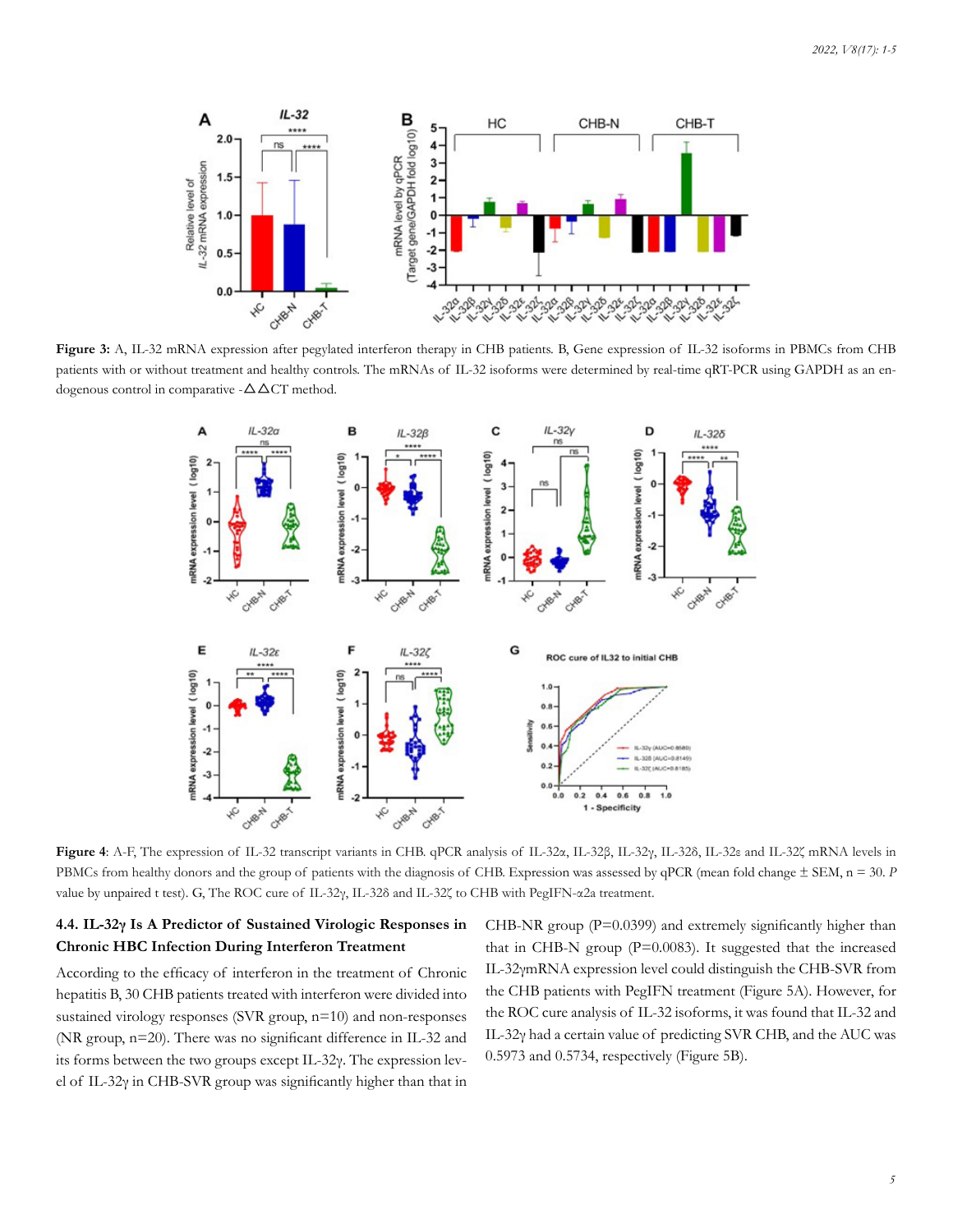

**Figure 5:** A The differential expression of IL32γ level in responses to the SVR patients with pegylated interferon therapy of CHB infection. B, The ROC cure of IL-32 isoforms to CHB-SVR.

#### **5. Discussion**

The condition and outcome of HBV infection are affected by many factors, which the host immune and cytokines play a role in regulating the immune response. It has been found that the HBV and its coding proteins can increase the expression of IL-32 in hepatocytes and the level of IL-32 in peripheral blood of chronic hepatitis B [18,19]. It is confirmed that HBV infection leads to the changes of IL-32 expression level in peripheral blood. In this study, the expression level of IL-32 in plasma gradually increased and there was a significant difference from healthy controls to chronic hepatitis B, liver cirrhosis, liver cancer and other hepatitis B virus-related liver diseases, with the development of the disease. It suggested that IL-32 may be involved in liver tissue injury and disease development in patients with HBV infection. IL-32, once named natural killer cell transcript 4 (NK4), has recently been recognized as an important pro-inflammatory cytokine [9]. It is mainly derived from NK cells, T cells, epithelial cells and monocytes, and plays an important role in innate immunity. IL-32 plays an immune protective role and may play a magnifying effect in inflammatory response [19]. IL-32 is related to the occurrence of a variety of diseases, and there is a variety of splicing isomerism in gene expression. At present, at least six different splicing forms have been found. IL-32 α, IL-32 β and IL-32 δ are all intracellular proteins. Many studies have shown that IL-32 γ has higher activity in inducing cytokine expression and antivirus activity than other isoforms [20]. IL-32 is mainly expressed by immune cells and also expressed in inflammatory tissues of some lesions. It can induce the expression of cytokines such as IL-1β, IL-6, IL-8, TNF-α, macrophage inflammatory protein 2 and so on [9].

Immunohistochemical detection showed that the expression of IL-32 in synovial fluid of rheumatoid arthritis was significantly higher than that of common arthritis, suggesting that it plays a special role in the pathology of rheumatoid arthritis. Further studies have revealed that IL-32 is closely related to the expression of inflammatory

factors such as TNF-α, IL-1β and IL-18 in rheumatoid arthritis, so it is considered to be an important factor leading to autoimmune diseases [21]. Some studies have also shown that IL-32 $\alpha$  is involved in the pathological process of inflammation because it induces the expression of a large number of inflammatory factors in intestinal inflammatory diseases. In studies of virus infection, the researchers found that the expression level of IL-32 in the serum of AIDS patients and influenza infected patients was significantly higher than that of normal people, which also suggests that it plays an important role in HIV and influenza virus infection and the disease process caused by HIV/AIDS. In hepatitis C studies, it is found that the expression of IL-32 can be induced by hepatitis C virus infection, and the expression level is closely related to hepatitis C virus-related hepatitis, liver cancer and liver fibrosis [22]. In this study, the expression level of IL-32 mRNA was detected in the PBMC of the collected clinical cohort samples. It was found that IL-32 mRNA was the same expression level in the initial CHB patients and the healthy donors. There was no significantly high expression of IL-32 in plasma, but the expression of IL-32 in treated patients was significantly low, which might be related to interferon therapy. Also, it might be related to the different expression of IL-32 isoforms, which of the different transcripts produced by the variable splicing of special cytokine IL-32. However, some studies have found that HBV can induce the high expression of IL-32 in Hepatocellular carcinoma cell lines. We suggested that IL-32 played an important role in the progression of hepatitis B infection diseases. But, it was not clear how IL-32 played a defensive role against the immune response, although HBV induced the high expression of IL-32 in plasma. Therefore, we speculated that it affected the progression of HBV-related liver diseases through the action of IL-32 and its various transcripts on hepatitis B virus. Previous studies focused on IL-32γ, which is the most active isoform with the highest biological activity and antiviral activity. Our study also confirmed the mechanism of IL-32 $\gamma$  in CHB. We found that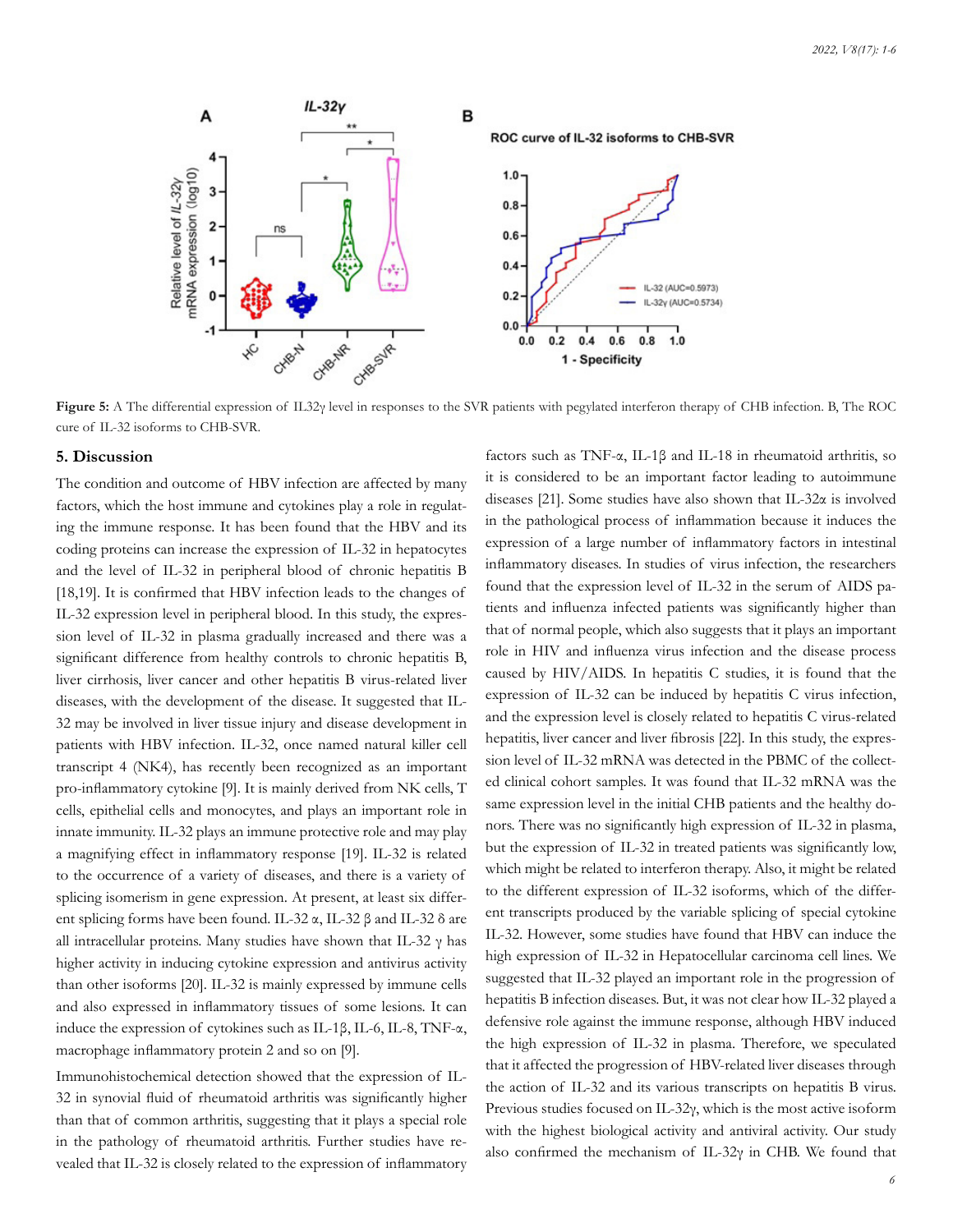HBV infection induced over expression of IL-32α and IL-32ε, low expression of IL-32β and IL-32δ in patients with chronic hepatitis B. It suggested that IL-32 isoforms may be involved in the defense mechanism against HBV infection in the different pathways. However, in the chronic hepatitis B treated with interferon, the expression level of most IL-32 isoforms decreased except IL-32ζ was highly expressed. These results confirmed that the function of IL-32 in host defense may be responsible, and it was observed that different effects may involve various antivirus mechanisms. Many inflammatory cytokines are involved in virus clearance and immune response to HBV infection. Inflammatory cytokines play a key role in virus clearance of acute viral hepatitis. However, it is a pathogenic factor for chronic hepatitis because persistent chronic hepatitis can lead to liver fibrosis and cirrhosis [23]. In view of the possible pathogenesis of chronic hepatitis B, antiviral therapy plays an important role in controlling the progression of chronic hepatitis B [11]. There are mainly two kinds of antiviral drugs: nucleoside acid analogues (NA) and interferon (IFN). Pegylated interferon (PegIFN-α2a) is recommended for chronic hepatitis B. The seroconversion of the HBsAg is an ideal endpoint for the treatment of HBV infection [24]. To eliminate HBV, the body needs to produce an effective immune response. However, it is still unclear about the immune mechanism of the body in clearing the HBV. Kim et al [11] reported that IL-32γ functions as an intracellular effector in hepatocytes for suppressing HBV replication to implicate a possible mechanism of non-cytopathic viral clearance.

In this study, we found that IL-32γ mRNA expression level was a significant difference between CHB-SVR and CHB-NR compared with CHB-N (P<0.05). It was suggested that IL-32 $\gamma$  is associated with sustained virologic response to interferon therapy and has a certain predictive value. Additionally, somewhat unexpectedly, our study showed the IL-32 level detected in the clinical samples after PegIFN-α2a monotherapy were significantly decreased. However, only the IL-32γ was found to be extremely highly expressed through the detection of IL-32 isoforms. In addition to our belief that IL-32 detected by plasma ELISA is only a secreted protein expressed by IL-32 mRNA, and it has different functions of IL-32 isoforms. So, it is indicated that IL-32γ plays a positive immune regulation, and may be involved in the body's immune response to clear the HBsAg and/or suppress HBV replication. The study of Li et al. [25] believed that HBV enhanced its binding to the IL-32 promoter by activating the NF-kB signaling pathway, thereby inducing the transcription level of IL-32. The NF-κB signaling pathway inhibitor Bay-11-7082 could effectively prevent the HBV-induced IL-32 expression was blocked, demonstrating that the NF-κB pathway plays an important role in mediating IL32 expression during HBV infection. When cells and organisms are infected by HBV, the receptor cells can secrete interferon to protect other cells against the invasion of various viruses. The antiviral mechanism of PegIFN is through binding to the specific interferon type I receptor (IFNAR) on the cell membrane, mainly

through the Jak-STAT signaling pathway, triggering cascade signal amplification, and transmitting the signal into the nucleus [26]. Interferon also can enhance the activity of NF-κB by inducing MyD88, an important component of the Toll-like receptor (TLRs) signaling cascade amplification system, thereby inhibiting HBV transcription and replication [27]. Therefore, whether interferon may have any targeted regulation on the transcriptional splicing of IL-32 through the NF-kB signaling pathway. So that IL-32γ isoform with antiviral effect can be screened by the long-term treatment of interferon. However, it should be more experimental evidence to further confirm. In sum, IL-32 might be involved in the process of liver tissue injury and disease development in patients with chronic hepatitis B. It is an important cytokine in the pathogenesis of HBV-related diseases. IL-32γ and other isoforms have potential clinical values in the diagnosis of HBV infection. At the same time, IL-32γ may play a protective role in the sustained virologic response of CHB patients who are treated with interferon.

# **6. Conclusion**

In present study, we analyzed plasma IL-32 levels in patients with HBV-related diseases and mRNA levels of IL-32 isoforms in PB-MCs of patients with/without PegIFN therapy. We found that on of IL32γ level in responses to the SVR patients with pegylated interferon therapy of CHB. We concluded that IL-32γ plays an important role in CHB patients and that IL-32 isoforms can be used as a marker of sustained virologic response in PegIFN-treated patients.

#### **7. Acknowledgment**

This work was supported by the Hangzhou Health Science and Technology General Plan (OO20190318 and A20220228).

#### **References**

- 1. [EASL. Clinical Practice Guidelines on the management of hepatitis B](https://pubmed.ncbi.nlm.nih.gov/28427875/) [virus infection. J Hepatology. 2017; 67: 370-398.](https://pubmed.ncbi.nlm.nih.gov/28427875/)
- 2. Maini MK, Boni C, Lee CK. The role of virus-specific CD8(+) cells in liver damage and viral control during persistent hepatitis B virus infection. J Exp Med. 2000; 191: 1269-1280.
- 3. [Trepo C, Chan HL, Lok A. Hepatitis B virus infection. Lancet. 2014;](https://pubmed.ncbi.nlm.nih.gov/24954675/) [384: 2053-2063.](https://pubmed.ncbi.nlm.nih.gov/24954675/)
- 4. [Lok AS, Zoulim F, Dusheiko G. Hepatitis B cure: From discovery to](https://pubmed.ncbi.nlm.nih.gov/28778687/)  [regulatory approval. Hepatology. 2017; 67: 847-861.](https://pubmed.ncbi.nlm.nih.gov/28778687/)
- 5. [Zoulim F, Lebosse F, Levrero M. Current treatments for chronic hepa](https://pubmed.ncbi.nlm.nih.gov/27318098/)[titis B virus infections. Curr Opin Virol. 2016; 18: 109-116.](https://pubmed.ncbi.nlm.nih.gov/27318098/)
- 6. [Janovec V, Hodek J, Clarva K. Toll-like receptor dual-acting agonists](https://pubmed.ncbi.nlm.nih.gov/32728070/) [are potent inducers of PBMC-produced cytokines that inhibit hepatitis](https://pubmed.ncbi.nlm.nih.gov/32728070/) [B virus production in primary human hepatocytes. Sci Rep. 2020; 10:](https://pubmed.ncbi.nlm.nih.gov/32728070/) [12767.](https://pubmed.ncbi.nlm.nih.gov/32728070/)
- 7. [Pais R, Charlotte F, Fedchuk L. A systematic review of follow-up bi](https://pubmed.ncbi.nlm.nih.gov/23665288/)[opsies reveals disease progression in patients with non-alcoholic fatty](https://pubmed.ncbi.nlm.nih.gov/23665288/) [liver. J Hepatol. 2013; 59: 550-556.](https://pubmed.ncbi.nlm.nih.gov/23665288/)
- 8. [Pasquetto V, Wieland SF, Uprichard SL. Cytokine-sensitive replication](https://www.ncbi.nlm.nih.gov/pmc/articles/PMC137053/)  [of hepatitis B virus in immortalized mouse hepatocyte cultures. J Virol.](https://www.ncbi.nlm.nih.gov/pmc/articles/PMC137053/)